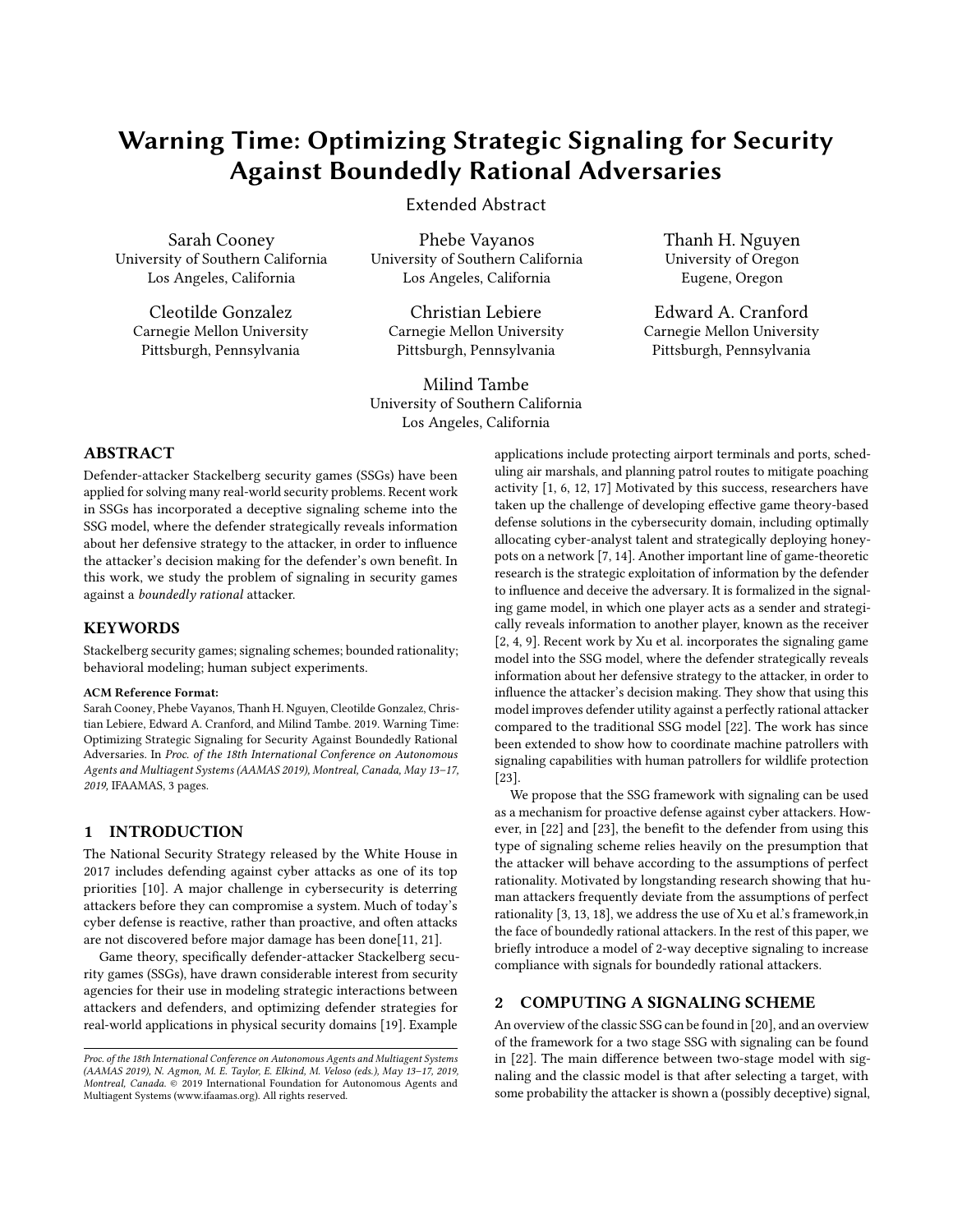<span id="page-1-11"></span>

Figure 1: The signaling scheme for a target  $t$ .

stating the target is being protected. (For instance, a sign at the airport indicating extra security checks are occurring.) He then has the choice to continue attacking to or withdraw, which yields a utility of zero to both parties. The goal is to cause the adversary to withdraw his attack upon seeing a signal, even if he knows the target is not always covered when a signal says it is. We will let  $T = \{t_1, t_2, \ldots, t_n\}$  be the set of targets the defender is aiming to protect, and denote by  $z = \{z_t\}$  a *mixed* strategy of the defender in which  $z_t \in [0, 1]$  is the defender's coverage probability at target *t* [\[15\]](#page-2-9). In particular, we have  $\sum_t z_t = K$  where *K* is the number of defender resources, and  $K < T$ . A Signaling Scheme with respect to t consists of probabilities  $(p_t, q_t)$  with  $0 \le p_t \le z_t$  and  $0 \le a_t \le 1-z_t$ , such that  $p_t$  and  $q_t$  are the probabilities of showing  $0 \le q_t \le 1-z_t$ , such that  $p_t$  and  $q_t$  are the probabilities of showing a signal given that  $t$  is currently covered and uncovered, respec-tively. Figure [1](#page-1-11) illustrates the signaling scheme for a target  $t$ . A signaling scheme tells the defender how often to warn the attacker, when (1) the warning is true  $(p_t)$ , and (2) it is false  $(q_t)$ . Intuitively, it is the optimal combination of bluffing and truth telling to ensure the attacker always believes the bluff.

It is of note, under the signaling scheme given by [\[22\]](#page-2-5), hereafter referred to as the peSSE signaling scheme, if overall attacker expected utility  $(z_t U_a^c(t) + (1 - z_t)U_a^u(t))$  is greater than zero for all t, then  $p_t = z_t$  [\[22\]](#page-2-5). We call this type of model in which  $p_t = z_t$ 1-way deception, because we only deceive the adversary when a warning is shown. When a warning is not shown, it is always true that the target is uncovered. Thus, when no signal is shown the adversary can attack with impunity, resulting in a certain loss for the defender.

Human subject experiments, using an online game based on the scenario of an inside attacker as described in [\[5\]](#page-1-12), show that boundedly rational attackers frequently ignore signals and continue attacking under the peSSE signaling scheme. Therefore, we introduce a 2-Way Deception signaling scheme that adds uncertainty when no signal is shown and lowers the overall frequency of signaling by proportionally decreasing  $p_t$  and  $q_t$ . Decreasing  $p_t$  yields  $p_t < z_t$ , which adds deception when there is no signal, hence the name  $2\pi u$  deception. We briefly describe two  $2\pi v$  signaling name 2-way deception. We briefly describe two 2-way signaling scheme algorithms.

Generalized 2-Way Signaling. This type of scheme uniformly reduces the frequency of signaling across all targets, and serves as a baseline for 2-way signaling. To compute the signaling scheme, we set  $p_t = fz_t$ , for some  $f \in [0, 1]$  and then solve for  $q_t$ .<br> *Rehavioral Modeling-Rased Signaling There is a long h* 

Behavioral Modeling-Based Signaling There is a long history of research on improving defender performance against boundedly rational attackers in security games via behavioral models of the adversary to predict the likelihood he will choose each target. Some

such models draw on insights from such as quantal response and subjective utility [\[16,](#page-2-10) [24\]](#page-2-11), while more recent techniques involve the use of historical data and machine learning techniques [\[8\]](#page-1-13). Thus, we also turn to modeling the behavior of the attacker to improve defender performance against boundedly rational adversaries. However, rather than model the choice of target, we model the attacker's behavior with regard to signaling. For example, using data from the peSSE and a generalized 2-way signaling experiment, we learned a logistic regression model for each of the four sets of targets in our experiment. We used four features of the target—attacker reward  $(U_a^u)$ , attacker penalty  $(U_a^c)$ , and coverage probability  $z_t$ , all held constant, and the frequency of signaling, which is defined as  $p_t + q_t$ —to predict the probability a subject will attack the given target if shown a signal. We used the iterative method described in  $[24]$  to find the signaling scheme that maximizes the defender's expected utility, which is a non-linear, non-convex expression. Other potential models to explore in future work include support vector machines, classification trees, and neural networks.

### ACKNOWLEDGMENTS

This research was sponsored by the Army Research Office and accomplished under Grant Number W911NF-17-1-0370.

### REFERENCES

- <span id="page-1-2"></span>[1] Bo An, James Pita, Eric Shieh, Milind Tambe, Chris Kiekintveld, and Janusz Marecki. 2011. GUARDS and PROTECT: Next generation applications of security games. ACM SIGecom Exchanges 10, 1 (2011), 31–34.
- <span id="page-1-6"></span>[2] Pierpaolo Battigalli. 2006. Rationalization in signaling games: Theory and applications. International Game Theory Review 8, 01 (2006), 67–93.
- <span id="page-1-9"></span>[3] Renaud Chicoisne and Fernando Ordóñez. 2016. Risk Averse Stackelberg Security Games with Quantal Response. In International Conference on Decision and Game Theory for Security. Springer, 83–100.
- <span id="page-1-7"></span>[4] In-Koo Cho and David M Kreps. 1987. Signaling games and stable equilibria. The Quarterly Journal of Economics 102, 2 (1987), 179–221.
- <span id="page-1-12"></span>[5] Edward A Cranford, Christian Lebiere, Cleotilde Gonzalez, Sarah Cooney, Phebe Vayanos, and Milind Tambe. 2018. Learning about Cyber Deception through Simulations: Predictions of Human Decision Making with Deceptive Signals in Stackelberg Security Games. In 40th Annual Meeting of the Cognitive Science Society (CogSci 2018). 25–28.
- <span id="page-1-3"></span>[6] Fei Fang, Peter Stone, and Milind Tambe. 2015. When security games go green: Designing defender strategies to prevent poaching and illegal fishing. In Twenty-Fourth International Joint Conference on Artificial Intelligence.
- <span id="page-1-5"></span>[7] Andrew Fielder, Emmanouil Panaousis, Pasquale Malacaria, Chris Hankin, and Fabrizio Smeraldi. 2014. Game theory meets information security management. In IFIP International Information Security Conference. Springer, 15–29.
- <span id="page-1-13"></span>[8] Shahrzad Gholami, Sara Mc Carthy, Bistra Dilkina, Andrew Plumptre, Milind Tambe, Margaret Driciru, Fred Wanyama, Aggrey Rwetsiba, Mustapha Nsubaga, Joshua Mabonga, et al. 2018. Adversary models account for imperfect crime data: Forecasting and planning against real-world poachers. In Proceedings of the 17th International Conference on Autonomous Agents and MultiAgent Systems. International Foundation for Autonomous Agents and Multiagent Systems, 823– 831.
- <span id="page-1-8"></span>[9] Steven R Grenadier and Andrey Malenko. 2011. Real options signaling games with applications to corporate finance. The Review of Financial Studies 24, 12 (2011), 3993–4036.
- <span id="page-1-0"></span>[10] White House. 2017. National Security Strategy. (December 2017). Retrieved November 9, 2018 from [https://www.whitehouse.gov/wp-content/uploads/2017/](https://www.whitehouse.gov/wp-content/uploads/2017/12/NSS-Final-12-18-2017-0905.pdf) [12/NSS-Final-12-18-2017-0905.pdf](https://www.whitehouse.gov/wp-content/uploads/2017/12/NSS-Final-12-18-2017-0905.pdf)
- <span id="page-1-1"></span>[11] Mike Isaac and Sheera Frenkel. 2018. Facebook Security Breach Exposes Accounts of 50 Million Users. (28 September 2018). Retrieved November 9, 2018 from [https:](https://www.nytimes.com/2018/09/28/technology/facebook-hack-data-breach.html) [//www.nytimes.com/2018/09/28/technology/facebook-hack-data-breach.html](https://www.nytimes.com/2018/09/28/technology/facebook-hack-data-breach.html)
- <span id="page-1-4"></span>[12] Manish Jain, Jason Tsai, James Pita, Christopher Kiekintveld, Shyamsunder Rathi, Milind Tambe, and Fernando Ordónez. 2010. Software assistants for randomized patrol planning for the lax airport police and the federal air marshal service. Interfaces 40, 4 (2010), 267–290.
- <span id="page-1-10"></span>[13] Ryan Kendall. 2013. Behavioral Models of Competition: A Theoretical, Experimental, and Empirical Analysis. University of California, Irvine.